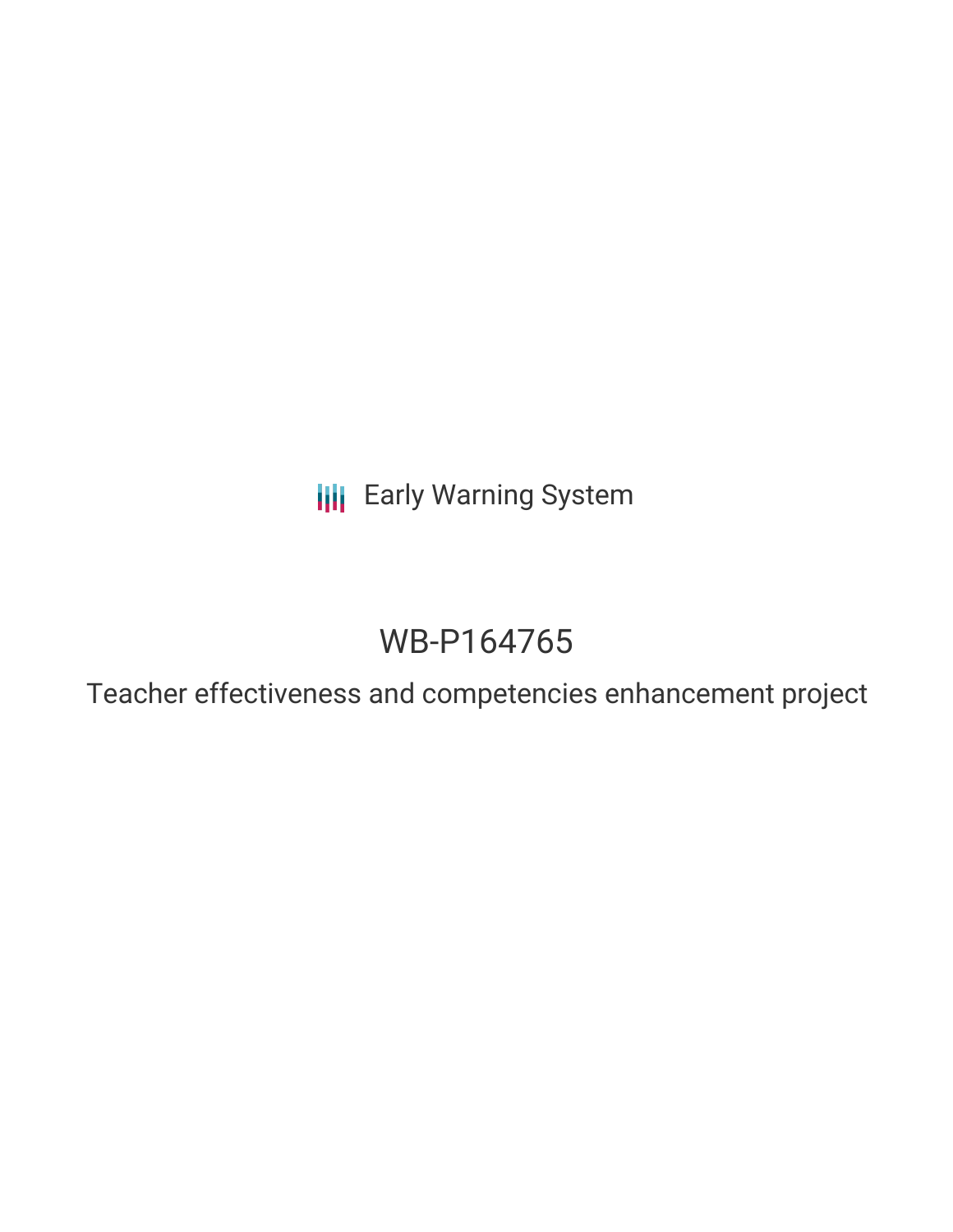

### **Quick Facts**

| <b>Countries</b>               | Philippines                   |
|--------------------------------|-------------------------------|
| <b>Financial Institutions</b>  | World Bank (WB)               |
| <b>Status</b>                  | Proposed                      |
| <b>Bank Risk Rating</b>        | B                             |
| <b>Borrower</b>                | Government of the Philippines |
| <b>Sectors</b>                 | <b>Education and Health</b>   |
| <b>Investment Type(s)</b>      | Loan                          |
| <b>Investment Amount (USD)</b> | \$100.00 million              |
| <b>Loan Amount (USD)</b>       | \$100.00 million              |
| <b>Project Cost (USD)</b>      | \$100.00 million              |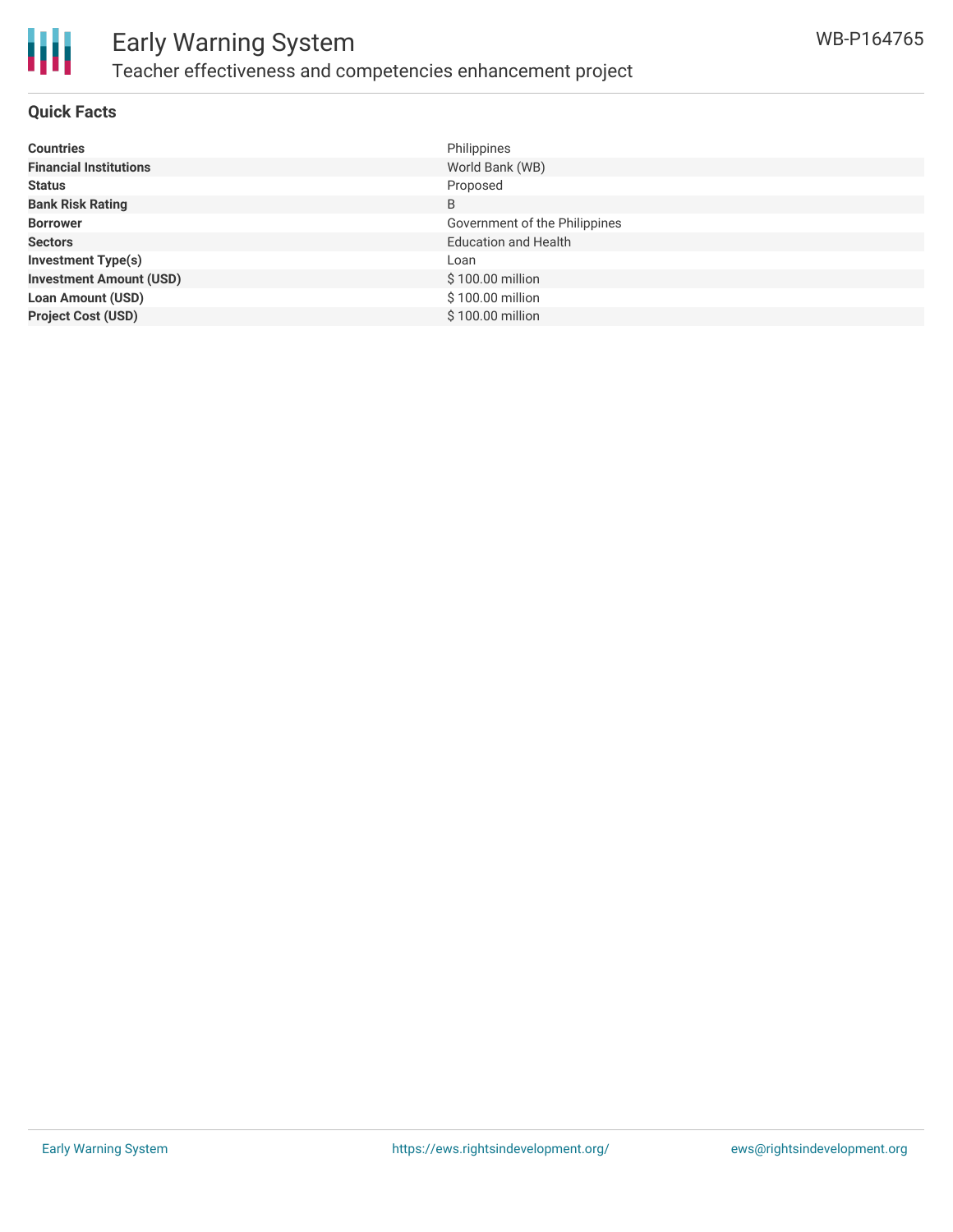

### Early Warning System Teacher effectiveness and competencies enhancement project

### **Project Description**

No project information as of the moment.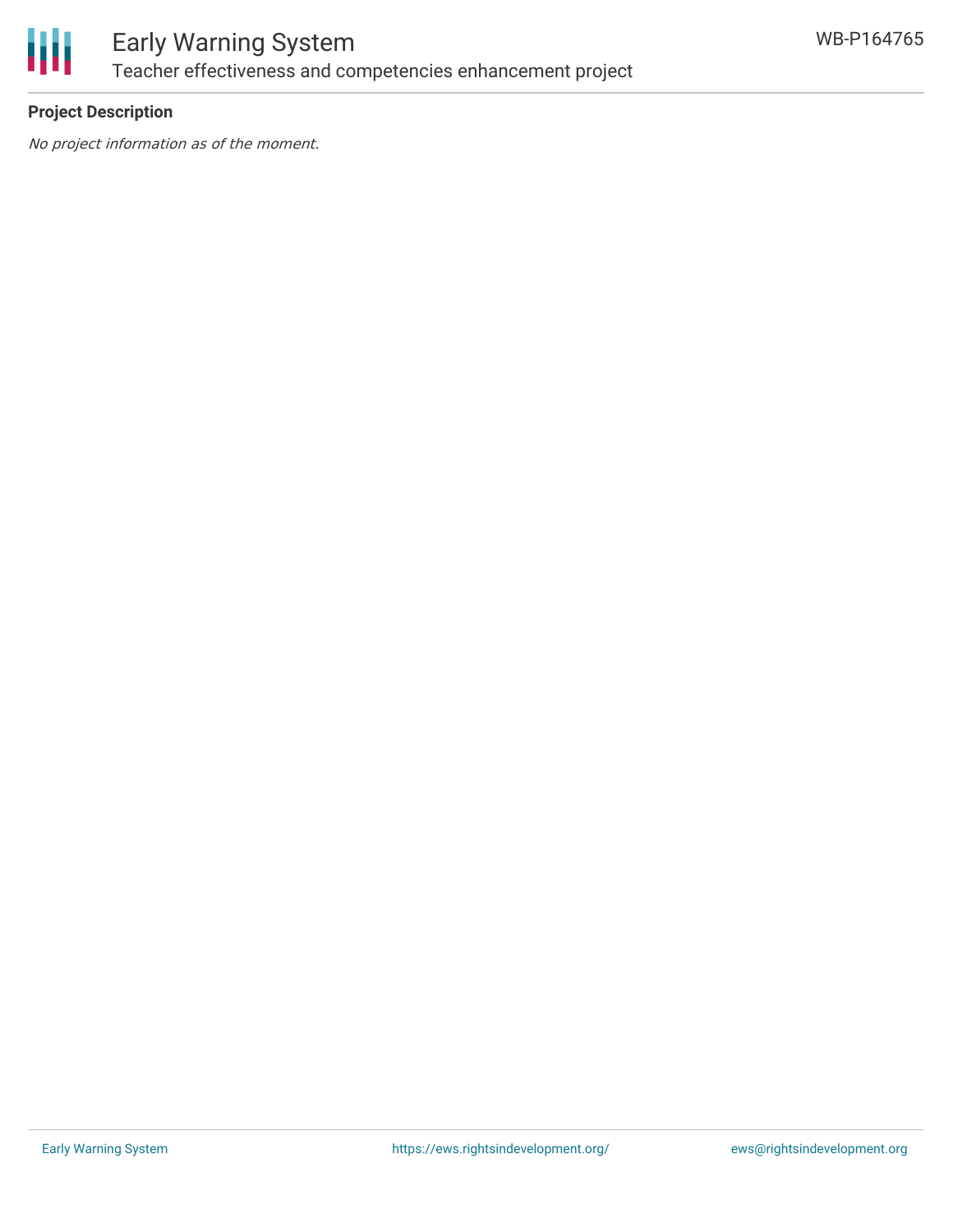

## Early Warning System Teacher effectiveness and competencies enhancement project

### **Investment Description**

World Bank (WB)